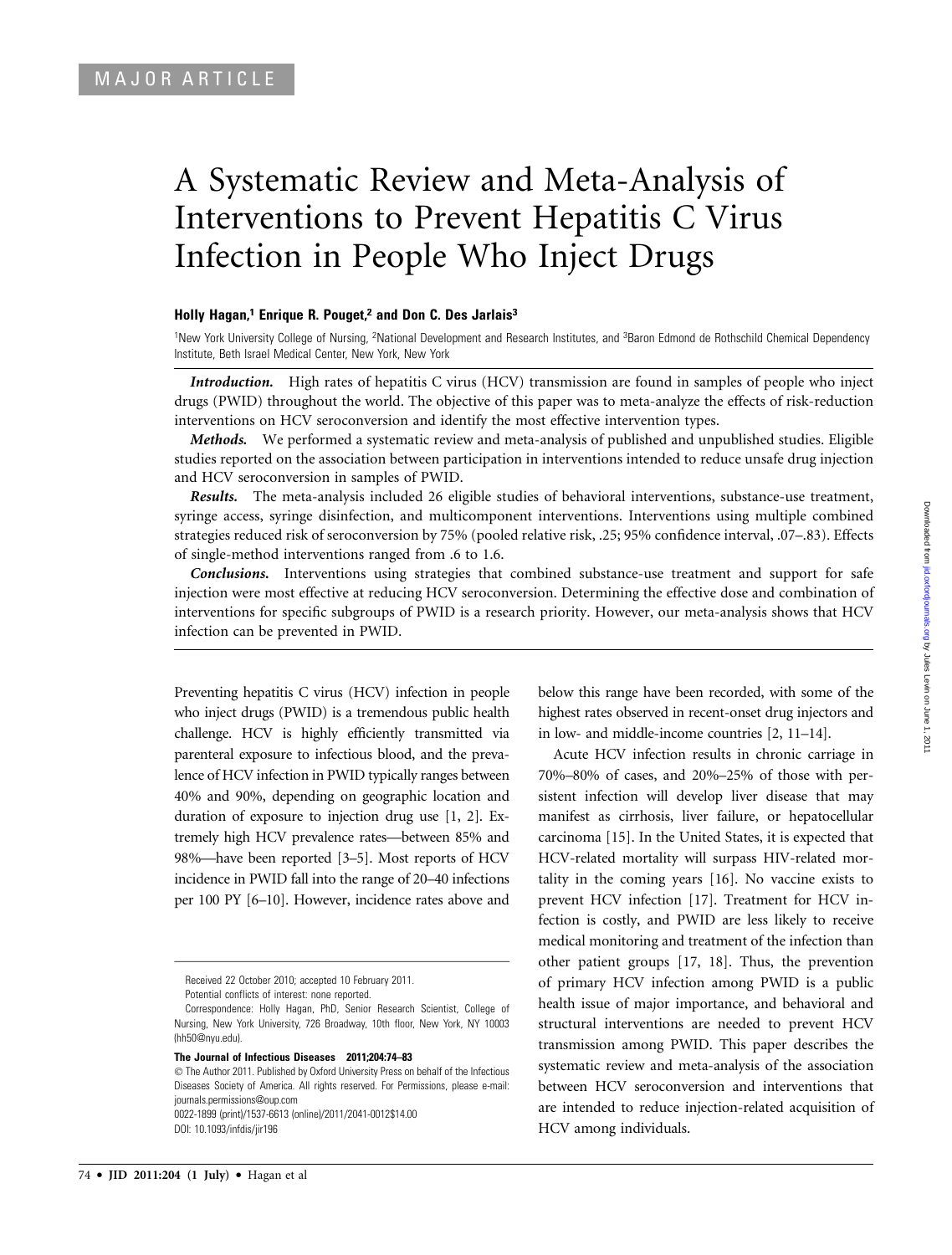We collected the data for these analyses as part of the HCV Synthesis Project, a systematic review and meta-analysis of HCV epidemiology and prevention in drug users [19]. The scope of the HCV Synthesis Project includes published and unpublished reports describing the epidemiology of HCV infection in PWID and in non–injection drug users who sniff or smoke heroin, cocaine, or amphetamine. These 2 groups of drug users have been identified as having a biologically plausible risk of exposure to HCV infection via drug-use practices, either through percutaneous or mucous membrane exposure to blood via sharing of straws or through pipes used to administer drugs [1, 20]. To be eligible for inclusion in the HCV Synthesis Project, studies must have reported HCV prevalence or incidence rates, measures of association with prevalence or incidence, HIV-HCV coinfection rates, or HCV genotype distributions in samples of eligible drug users. In addition, HCV status must have been determined by serologic testing of either sera or oral fluids; oral fluid tests have been shown to have high sensitivity (92%) and specificity (99%) [21].

Data collection and abstraction methods have been described in detail elsewhere [19]. We performed automated searches on electronic databases of the published medical literature, the proceedings of scientific conferences, and government and other Web sites related to public health, HIV, hepatitis, and drug use or control. Manual search methods included footnote chasing and searching of related journals and abstract books. We also sought unpublished studies by contacting investigators who were conducting or who had completed studies of HCV epidemiology or prevention. Reports published or released between January 1989 and December 2006 were included in an initial search that identified a total of 2375 reports that we screened for eligibility. Of these, 628 were determined to be eligible and were included in the HCV Synthesis Project sample. To update the systematic review of literature related to the effectiveness of interventions to reduce HCV seroconversion, we reperformed the automated searches and manually searched proceedings from scientific conferences in April 2010 to encompass the period after December 2006. We also examined bibliographies of qualitative reviews of HCV prevention to identify any additional studies [22–25]. Overlapping reports (ie, duplicate data from a single study) were identified based on matching study names, settings, and authors; this was followed by comparing sample sizes, years of data collection, and other study characteristics to select the most complete and informative report for our research question of interest. Eighteen reports from the pre-2007 set of studies and an additional 7 studies from the updated search were eligible for this analysis. All reports were in English, although the search included studies written in other languages.

We included studies in the current analysis if they reported HCV seroconversion rates or associations with

HCV seroconversion (odds ratio [OR], relative risk [RR], hazard ratio) in PWID in relation to interventions that could, in theory, prevent HCV infection by reducing unsafe injections. Thus, the scope of this analysis included studies of the association between HCV seroconversion and participation in drug-treatment programs, syringe-access programs (syringe exchange or distribution, or pharmacy sales), supervised injection facilities, syringe disinfection with bleach, individual behavioral interventions, or combinations of any of these services, all measured at the individual level. Studies conducted at the population level (eg, comparison of HCV infection rates pre- and postimplementation of syringeexchange programs) were not included, principally because none used seroconversion as the outcome measure. To our knowledge, no study has directly measured risk of sexual transmission of HCV in PWID or the effect of sexual risk reduction on HCV transmission. Given this and the much lower transmission efficiency via this route of exposure in other populations, prevention of sexual HCV transmission in PWID is currently of lesser importance, and thus this paper was restricted to prevention of injection-related transmission [26, 27].

Adjusted effect measures were used in the analysis where they were included in the source studies, under the assumption that adjustment was performed to remove bias in the estimate of the association between the intervention and risk of HCV seroconversion. Several cohort studies used ORs, including adjusted ORs, as their estimators; it has been shown that when the disease is common (incidence above 10 infections/100 PY), the OR will be biased away from the null value [28]. To correct for this bias, the ORs (crude or adjusted) and their 95% confidence intervals (CIs) were transformed into relative risks and their respective CIs [28]. When ORs were calculated in case-control studies and incidence density sampling was used to select controls, no transformation was necessary [29]. In studies that did not report ORs, rate ratios, hazard ratios, relative risks, or risk ratios as a measure of the effect of the intervention on HCV seroconversion, an unadjusted relative risk was calculated using the incidence data provided. If the study reported cumulative incidence of HCV seroconversion in a cohort, the effect measure was calculated [28] and labeled a risk ratio; if the study reported incidence density of HCV seroconversion, the effect measure was labeled an incidence rate ratio. For 1 study [30] that reported only hazard ratios and P values, CIs were calculated using standard methods [31]. Table 1 includes a column to show that risk measure was used in the analysis.

We evaluated heterogeneity of effects using Q and  $I^2$  statistics. We tested Q values for significance using the  $\chi^2$  distribution; we considered  $I^2$  values  $>$  50% to reflect meaningful heterogeneity [53]. We calculated summary estimates of the effects of similar interventions using Comprehensive Meta-Analysis software [54]. We also performed meta-analysis for subsets within intervention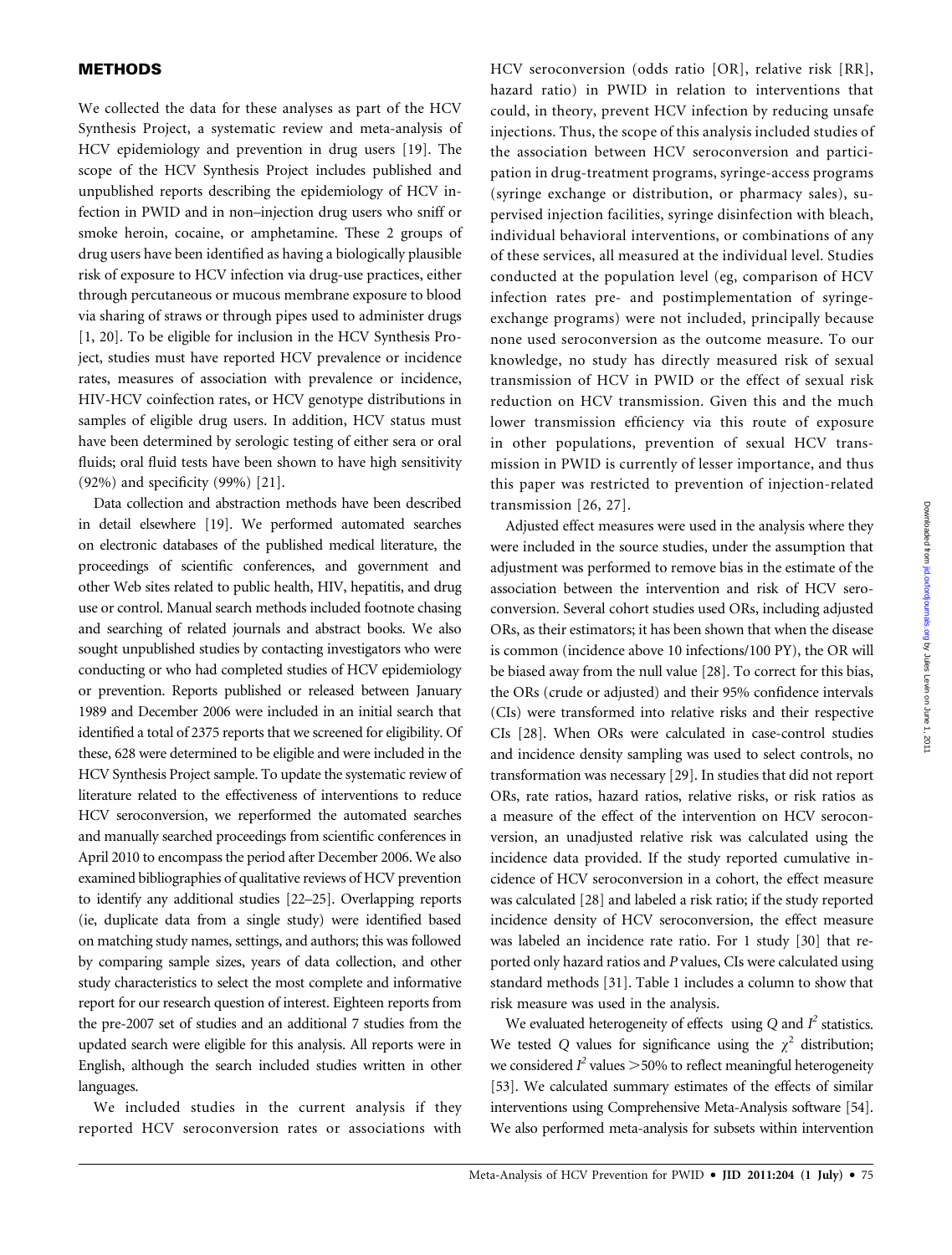# Table 1. Studies That Have Examined the Effect of an Intervention on Hepatitis C Virus Seroconversion Among Injection Drug Users

|                                                            |                                                      |                                 | Sample size<br>and HCV                      |                                                                          |                                                                                                     |                                                                                                                  |
|------------------------------------------------------------|------------------------------------------------------|---------------------------------|---------------------------------------------|--------------------------------------------------------------------------|-----------------------------------------------------------------------------------------------------|------------------------------------------------------------------------------------------------------------------|
| 1st author,<br>publication year                            | Location and<br>study years                          | Design                          | incidence rate<br>(95% C)                   | Intervention                                                             | Published association with<br>HCV seroconversion                                                    | Risk measure used in<br>analysis (95% CI)                                                                        |
| 1a. Behavioral<br>interventions                            |                                                      |                                 |                                             |                                                                          |                                                                                                     |                                                                                                                  |
| Garfein, 2007 [32]                                         | Multisite,<br><b>United States</b><br>1999-2004      | RCT, Cohort                     | $N = 854$<br>18.4/100 PY<br>$(14.4 - 23.0)$ | Peer education (PEI) vs<br>equal-attention controls<br>(6 sessions each) | OR PEI vs controls 1.15<br>(95% Cl, .72-1.82)                                                       | Published unadjusted odds<br>ratio (PEI vs controls):<br>$OR = 1.15(.72 - 1.82)$                                 |
| Stein, 2009 [33]                                           | Providence, RI.<br><b>United States</b><br>2001-2004 | RCT, Cohort                     | $N = 89$<br>$15.7/2$ y                      | MI vs equal-attention<br>controls (4 sessions)                           | Cumulative incidence 18% (95% Cl.<br>5.9-30%) in MI vs 14% in<br>controls (95% Cl, 4.3-23.6%)       | Calculated unadjusted risk<br>ratio (MI vs controls):<br>$RR = 1.28(.49 - 3.35)$                                 |
| 1b. Substance-use<br>treatment: Not specified              |                                                      |                                 |                                             |                                                                          |                                                                                                     |                                                                                                                  |
| Brunton, 2000 [34]                                         | Multisite,<br>New Zealand<br>1994-1996               | OBS, Cohort                     | $N = 39$<br>23%/2 v<br>$(11\% - 30\%)$      | In treatment at follow-up                                                | Cumulative incidence 50%<br>in treatment (7/14) vs 8%<br>not in treatment (2/25)                    | Calculated unadjusted<br>risk ratio:<br>$RR = 6.25(1.3 - 30.09)$                                                 |
| Lamothe, 1997 [35]                                         | Montreal.<br>Canada<br>1992                          | OBS, Cohort                     | $N = 63$<br>27.1/100 PY<br>$(18.0 - 29.1)$  | In treatment at follow-up                                                | Incidence rate 30.5/100 PY<br>in treatment vs 25.2/100<br>PY not in treatment                       | Published unadjusted<br>hazard ratio:<br>$HR = 1.02$ (.48-2.02)                                                  |
| Maher, 2006 [8]                                            | New South Wales.<br>Australia<br>1999-2002           | OBS, Cohort                     | $N = 368$<br>30.8/100 PY<br>$(24.3 - 39.0)$ | In treatment at enrollment                                               | Incidence rate 28.9/100 PY<br>in treatment vs 34.3/100<br>PY not in treatment                       | Calculated unadiusted<br>incidence rate ratio:<br>$IRR = .84 (.52 - 1.37)$                                       |
| Patrick, 2001 [36]                                         | Vancouver,<br>Canada<br>1996-1999                    | OBS, Cohort                     | $N = 155$<br>29.1/100 PY<br>$(22.3 - 37.3)$ | Nonmethadone addiction<br>treatment during follow-up                     | Cumulative incidence 66.7%<br>in those in addiction therapy vs<br>35.8% in those not in treatment   | Calculated unadjusted<br>risk ratio:<br>$RR = 1.86(1.20 - 2.35)$                                                 |
| Smyth, 2003 [14]                                           | Dublin, Ireland<br>1992-1998                         | OBS, Cohort                     | $N = 100$<br>66/100 PY<br>$(51 - 84)$       | Addiction treatment $>$ 3 mo<br>vs less during follow-up                 | Incidence rate 52/100 PY among<br>those in treatment $>$ 3 mo vs<br>75/100 PY for others, $P = .16$ | Calculated unadjusted<br>incidence rate ratio:<br>$IRR = .69 (.42 - 1.1)$                                        |
| 1c. Substance-use treatment:<br>opiate-replacement therapy |                                                      |                                 |                                             |                                                                          |                                                                                                     |                                                                                                                  |
| Craine, 2009 [37]                                          | South Wales.<br>United Kingdom<br>2004-2006          | OBS, Cohort                     | $N = 286$<br>5.9/100 PY<br>$(3.4 - 9.5)$    | In ORT at follow-up                                                      | Incidence rate 2.9/100 PY in those<br>in ORT vs 10.6/100 PY in others                               | Published adjusted<br>incidence rate ratio:<br>$AIRR = .34 (.12 - .99)$                                          |
| Crofts, 1997 [38]                                          | Victoria, Australia<br>1991-1995                     | OBS,<br>Retrospective<br>cohort | $N = 73$<br>22.2/100 PY<br>$(14.2 - 34.8)$  | Continuous vs interrupted<br>or no ORT during follow-up                  | Cumulative incidence 36.9%<br>continuous ORT vs 14.2%<br>interrupted vs 21.4% no ORT                | Calculated unadjusted<br>risk ratio (Continuous<br>ORT vs interrupted<br>or no ORT):<br>$RR = 2.25(.91 - 5.54)$  |
| Dolan, 2005 [39]                                           | New South Wales,<br>Australia<br>1998-2002           | RCT,<br>Retrospective<br>cohort | $N = 39$<br>21.3/100 PY<br>$(15.6 - 29.2)$  | Random assignment to ORT<br>vs control while in prison                   | Incidence rate 16/100 PY in ORT<br>treatment group vs 27/100<br>PY in controls                      | Published adjusted<br>hazard ratio:<br>$AHR = .5 (.24 - 1.11)$                                                   |
| Hallinan, 2004 [40]                                        | Sydney, Australia<br>1996-2003                       | OBS.<br>Retrospective<br>cohort | $N = 54$<br>3.8/100 PY<br>$(1.2 - 8.9)$     | Continuous vs interrupted ORT                                            | Incidence rate 1.3/100 PY<br>continuous ORT vs 7.4/100<br>PY interrupted ORT                        | Calculated unadjusted<br>incidence rate ratio<br>(continuous vs<br>interrupted ORT):<br>$IRR = .18 (.02 - 1.59)$ |
| Lucidarme, 2004 [7]                                        | Multisite, France<br>1999-2000                       | OBS, Cohort                     | $N = 165$<br>9/100 PY<br>$(4.6 - 13.4)$     | Substitution treatment<br>at enrollment                                  | Incidence rate 7.7/100 PY those<br>in treatment vs 14.1/100<br>PY not in treatment                  | Published adjusted<br>hazard rate:<br>$AHR = .41 (.12 - 1.40)$                                                   |
| Rezza, 1996 [41]                                           | Naples, Italy<br>1991-1993                           | OBS, Nested<br>case-control     | $N = 106$<br>28.6/100 PY<br>$(17.8 - 43.4)$ | ORT during follow-up                                                     | 21.2% of seroconverters vs 28.2%<br>of controls in ORT during follow-up                             | Calculated adjusted<br>relative risk:<br>$ARR = .42 (.14 - 1.08)$                                                |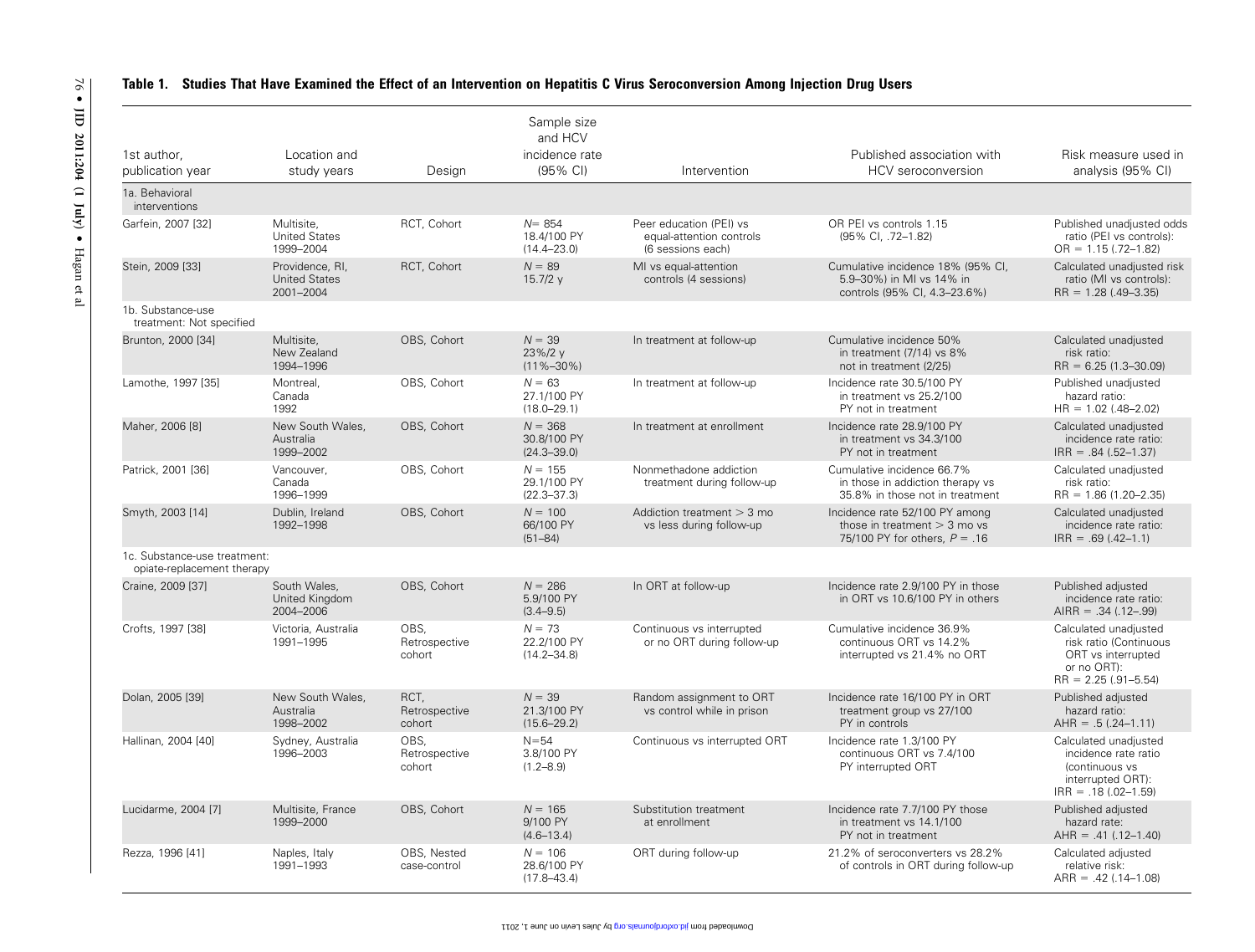#### Table 1. (Continued)

| 1st author,<br>publication year                    | Location and<br>study years                             | Design                          | Sample size<br>and HCV<br>incidence rate<br>(95% CI) | Intervention                                                                                    | Published association with<br>HCV seroconversion                                                                                                            | Risk measure used in<br>analysis (95% CI)                                                               |
|----------------------------------------------------|---------------------------------------------------------|---------------------------------|------------------------------------------------------|-------------------------------------------------------------------------------------------------|-------------------------------------------------------------------------------------------------------------------------------------------------------------|---------------------------------------------------------------------------------------------------------|
| Thiede, 2000 [42]                                  | Seattle, WA,<br><b>United States</b><br>1994-1998       | OBS, Cohort                     | $N = 78$<br>$9.0\% / y$<br>$(5.7 - 12.2)$            | Continued vs disrupted or left<br>ORT during follow-up                                          | Cumulative incidence 4.6%/year in<br>those who continued ORT vs<br>10.7% in disrupted or left ORT                                                           | Calculated unadjusted<br>risk ratio (continued<br>vs disrupted or left ORT):<br>$RR = .42 (.05 - 2.76)$ |
| van Beek, 1998 [43]                                | Sydney, Australia<br>1992-1995                          | OBS.<br>Retrospective<br>cohort | $N = 152$<br>20.9/100 PY<br>$(13.5 - 28.3)$          | Ever in ORT vs never in ORT                                                                     | Incidence rate 18.0/100<br>PY both groups                                                                                                                   | Calculated unadjusted<br>incidence rate ratio:<br>$IRR = 1.0(.40 - 2.49)$                               |
| 1d. Syringe/injecting<br>equipment access programs |                                                         |                                 |                                                      |                                                                                                 |                                                                                                                                                             |                                                                                                         |
| Hagan, 1995 [44]                                   | Tacoma, WA,<br><b>United States</b><br>1991-93          | OBS, Case-control               | $N = 46$<br>Incidence not<br>applicable              | Ever vs never participate in SEP                                                                | AOR .14 (95% CI .03-.62)<br>SEP users vs nonusers                                                                                                           | Published adjusted OR:<br>$AOR = .14(.03-.62)$                                                          |
| Hagan, 2004 [45]                                   | Seattle, WA,<br><b>United States</b><br>1994-2001       | OBS, Cohort                     | $N = 484$<br>11.6/100 PY<br>$(9.8 - 13.5)$           | Any use of SEP during follow-up                                                                 | HR 1.4 SEP users vs nonusers.                                                                                                                               | Published unadjusted<br>hazard ratio:<br>$HR = 1.4(.9-1.9)$                                             |
| Holtzman, 2009 [46]                                | Multisite,<br><b>United States</b><br>1994-2004         | OBS, Cohort                     | $N = 1288$<br>Incidence<br>not given                 | Any use of SEP during follow-up                                                                 | AOR 1.49 (95% CI .96-2.29)<br>SEP users vs nonusers                                                                                                         | Calculated adjusted<br>relative risk:<br>$ARR = 1.41(.96 - 2.01)$                                       |
| Lamothe, 1997 [35]                                 | Montreal.<br>Canada<br>1992                             | OBS, Cohort                     | $N = 63$<br>27.1/100 PY<br>$(18.0 - 29.1)$           | Obtained any needles from<br>SEP during follow-up                                               | 55.9/100 PY SEP users vs<br>31.0/100 PY in nonusers.                                                                                                        | Published unadjusted<br>hazard ratio:<br>$HR = 2.24(1.01 - 4.98)$                                       |
| Patrick, 2001 [36]                                 | Vancouver,<br>Canada<br>1996-1999                       | OBS, Cohort                     | $N = 155$<br>29.1/100 PY<br>$(22.3 - 37.3)$          | Frequent SEP attendance<br>$($ 1 time/week) during follow-up                                    | Cumulative incidence 54.7%/year<br>frequent attenders vs 26.3% others                                                                                       | Published adjusted<br>hazard ratio:<br>$AHR = 2.56(1.37 - 4.79)$                                        |
| Roy, 2007 [30]                                     | Montreal.<br>Canada<br>1997-2003                        | OBS, Cohort                     | $N = 543$<br>27.1/100 PY<br>$(23.4 - 30.9)$          | Any use of SEP during follow-up                                                                 | HR 3.02 SEP users vs<br>nonusers, $P = .18$ .                                                                                                               | Calculated <sup>a</sup> unadjusted<br>hazard ratio:<br>$HR = 3.02(2.32 - 3.72)$                         |
| Thorpe, 2002 [47]                                  | Chicago, IL,<br><b>United States</b><br>1997-1999       | OBS, Cohort                     | $N = 353$<br>10/100 PY<br>$(6.7 - 14.4)$             | Any use of SEP during follow-up                                                                 | HR 1.29 SEP users vs nonusers.                                                                                                                              | Published unadjusted<br>hazard ratio:<br>$HR = 1.29(.6 - 2.79)$                                         |
| 1e. Syringe disinfection with bleach               |                                                         |                                 |                                                      |                                                                                                 |                                                                                                                                                             |                                                                                                         |
| Hagan, 2003 [48]                                   | Seattle, WA.<br><b>United States</b><br>1994-2001       | OBS, Nested<br>Case-control     | $N = 195$<br>23.1%<br>$(17.1 - 28.9)$                | Always vs <always bleach<br="" used="">to disinfect used syringes<br/>during follow-up</always> | Cumulative incidence 26%/year<br>among those who always bleached<br>vs 22% in those who did not<br>AOR 1.4 (95% Cl .7-3.0) always<br>used bleach vs others. | Calculated adjusted<br>relative risk:<br>$ARR = 1.21 (.68 - 1.95)$                                      |
| Hagan, 2010 [49]                                   | Multisite,<br><b>United States</b><br>1995-2000         | OBS, Cohort                     | $N = 483$<br>17.2/100 PY<br>$(13.2 - 22.4)$          | Always vs did not<br>always bleach shared<br>syringes during follow-up                          | AOR 1.14 (95% Cl .62-5.88) shared<br>but always bleached vs others                                                                                          | Calculated <sup>b</sup> adjusted<br>hazard ratio:<br>$AHR = 1.97(.29 - 2.45)$                           |
| Hahn, 2002 [50]                                    | San Francisco, WA,<br><b>United States</b><br>2000-2001 | OBS, Cohort                     | $N = 195$<br>25/1/100 PY<br>$(18.7 - 32.9)$          | Bleached all borrowed syringes<br>during follow-up                                              | Incidence rate 38.5/100 PY bleached<br>all syringes vs 46.5/100 PY in others.                                                                               | Published unadjusted<br>hazard ratio:<br>$HR = .8 (.3 - 2.2)$                                           |
| Kapadia, 2002 [51]                                 | Multisite,<br><b>United States</b><br>1997-1999         | OBS, Nested<br>case-control     | $N = 468$<br>Incidence<br>not given                  | Always vs not always bleach<br>syringes during follow-up                                        | AOR .45 shared but always<br>bleached vs $\leq$ all the time                                                                                                | Published adjusted<br>odds ratio:<br>$AOR = .45(.11 - 1.55)$                                            |
| 1f. Multicomponent interventions                   |                                                         |                                 |                                                      |                                                                                                 |                                                                                                                                                             |                                                                                                         |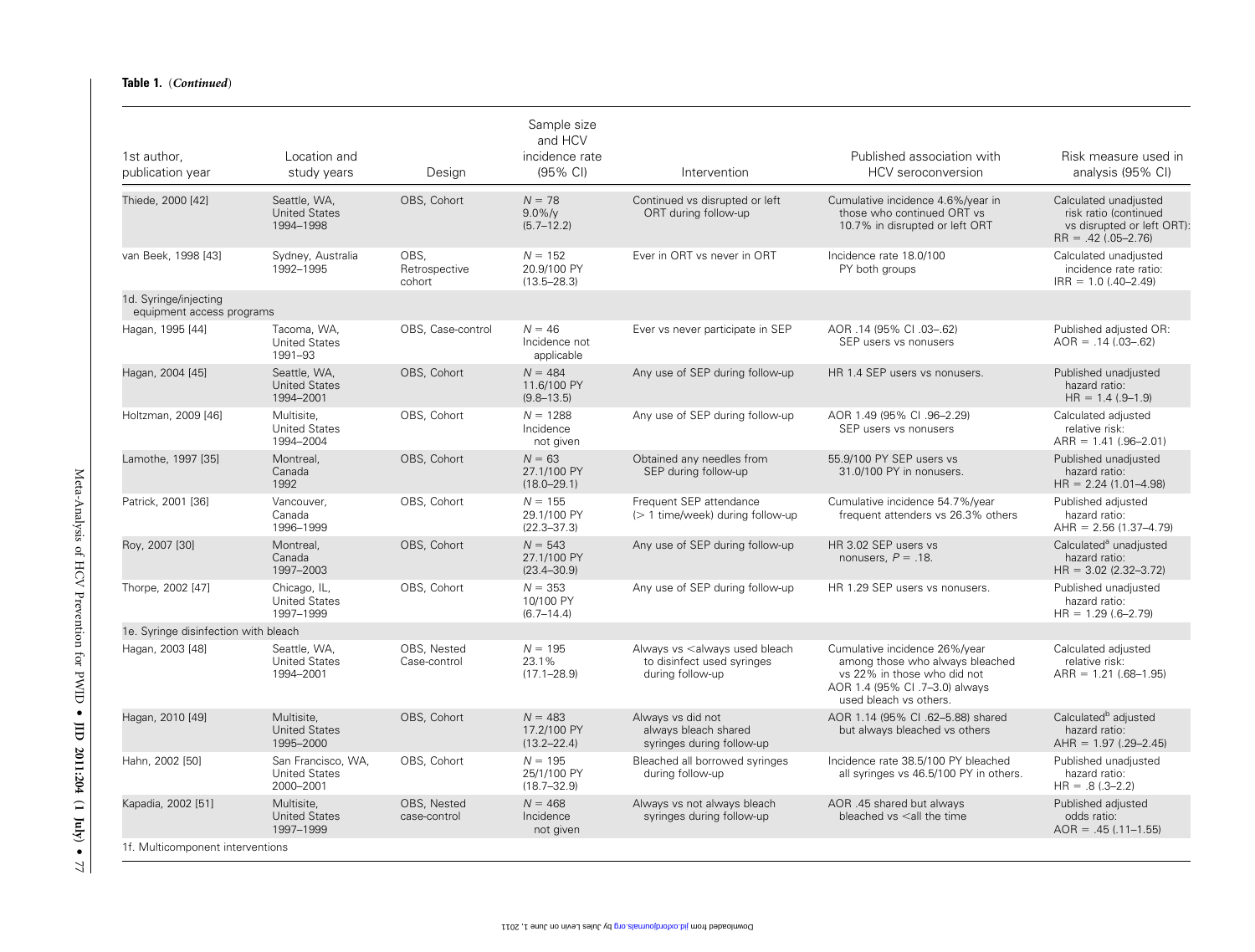| publication year<br>Ist author, | Location and<br>study years                                  | Design      | incidence rate<br>Sample size<br>and HCV<br>$(95%$ CI) | Intervention                                                                                                                                                                                                                                | Published association with<br>HCV seroconversion                                                                                                                                                                                                                                                                                                                                                                    | Risk measure used in<br>analysis (95% Cl)                                                                                               |
|---------------------------------|--------------------------------------------------------------|-------------|--------------------------------------------------------|---------------------------------------------------------------------------------------------------------------------------------------------------------------------------------------------------------------------------------------------|---------------------------------------------------------------------------------------------------------------------------------------------------------------------------------------------------------------------------------------------------------------------------------------------------------------------------------------------------------------------------------------------------------------------|-----------------------------------------------------------------------------------------------------------------------------------------|
| Abou-Saleh, 2008 [52]           | ondon and Surrey,<br><b>Jnited Kingdom</b><br>Vo dates given | RCT, Cohort | 12.9/100 PY<br>$N = 95$                                | were assigned to: Enhanced<br>prevention counseling (EPC,<br>counseling (SC, 1 session)<br>4 sessions) vs standard<br>Participants entering<br>drug treatment                                                                               | Incidence rate EPC 9.1/100<br>PY vs 17.2/100 PY SC                                                                                                                                                                                                                                                                                                                                                                  | Calculated unadjusted<br>incidence rate ratio:<br>$IRR = .53(.13 - 2.21)$                                                               |
| van den Berg, 2007 [12]         | Netherlands<br>Amsterdam,<br>995-2005                        | OBS, Cohort | 6.8/100 PY<br>$N = 168$<br>$(5.1 - 8.4)$               | always use SEP) vs no HR<br>and no injection or always<br>(> 60 mg/day methadone<br>ino methadone, no SEP)<br>HR (any methadone and<br>use SEP) vs incomplete<br>irregular/no use of SEP,<br>Full harm reduction (HR)<br>or 0-59 mg/day and | Incidence rate 3.5/100 PY full HR vs<br>AIRR .36 (95% CI .13-1.03) full HR<br>24.1/100 PY incomplete HR vs<br>vs 1.17 (.6-2.3) incomplete<br>vs no HR (reference)<br>23.2/100 PY no HR.                                                                                                                                                                                                                             | (Full harm reduction<br>vs incomplete or no<br>Calculated unadjusted<br>incidence rate ratio<br>$IRR = 0.06 - 0.34$<br>harm reduction): |
|                                 |                                                              |             |                                                        |                                                                                                                                                                                                                                             | NOTE. A(OR/HR/IRR/RR), Adjusted (risk measure); C), Confidence interval; HCV, hepatitis C virus; HR, Hazard ratio; IRR, Incidence rate ratio; MI, Motivational interviewing; OBS, Observational study; OR, Odds ratio;<br>ORT, Opiate replacement therapy; PY, Person-years; RCT, Randomized controlled trial; RR, Relative (incidence density) or Risk ratio (cumulative incidence); SEP, Syringe-exchange program |                                                                                                                                         |

type defined by similarity in dose or comparison group. We used random effects models throughout to more accurately account for unmeasured sources of variation among studies [55]. We examined asymmetry in funnel plots of treatment effects against standard errors to assess potential publication bias [56].

# RESULTS

A total of 26 studies were eligible for inclusion in this analysis [7, 8, 12, 14, 30, 32–52]. Of these, 1 study was unpublished [35], and 2 studies [35, 36] reported on  $>1$  intervention. The studies included 4 randomized controlled trials (RCTs) [32, 33, 39, 52]; the remainder were observational studies. The RCTs examined the effects of single interventions [32, 33, 39] or those provided in combination [52]. There were 4 case-control studies, 3 of which were nested in longitudinal designs [41, 44, 49, 51]. All other studies used longitudinal cohort designs.

As shown in Table 1, most studies ( $n = 13$ ) reported on the relation between substance-use treatment and HCV seroconversion; 5 of these studies did not specify the type of drug treatment measured, and 8 studies examined the effects of opiate-replacement therapy (ORT). In all, 7 studies reported on the association between syringe-access programs and HCV incidence; each of these examined needle-exchange programs. There were 4 reports on the effect of bleach disinfectant on HCV acquisition; 2 studies examined the association between multicomponent interventions and HCV seroconversion [12, 52]. No study reported on HCV seroconversion in relation to supervised injection facilities or pharmacy sales of syringes. All studies were from high-income countries in North America, Western Europe, or Asia. Most studies were completed before 2000. Funnel plots of effects by intervention type showed little evidence of publication bias (data not shown).

# Behavioral Interventions

Of all the studies analyzed, 2 studies examined the effect of a behavioral intervention on the incidence of HCV infection in PWID (Tables 1a, 2a). The OR for the association between participation in a 6-session peer education training and HCV seroconversion was 1.15 (95% CI, .72–1.82) indicating no difference between the intervention arm and attention-matched controls [32]. A different study assigned 89 individuals enrolled in drug treatment to 4 sessions of motivational interviewing or to an equal-attention control condition; 2-year cumulative HCV incidence was 18% in the motivational-interviewing group vs 14% in controls ( $P = .6$ ) [33]. The pooled relative risk was 1.18 (95% CI, .76–1.81). The Q statistic was not statistically significant, and  $I^2$  was 0%.

# Substance-Use Treatment: Not Specified

a

b

calculated CI from P value.

calculated CI from P value. calculated from raw data

calculated from raw data.

In these studies, substance-use treatment could conceivably have represented a range of modalities, including attending self-help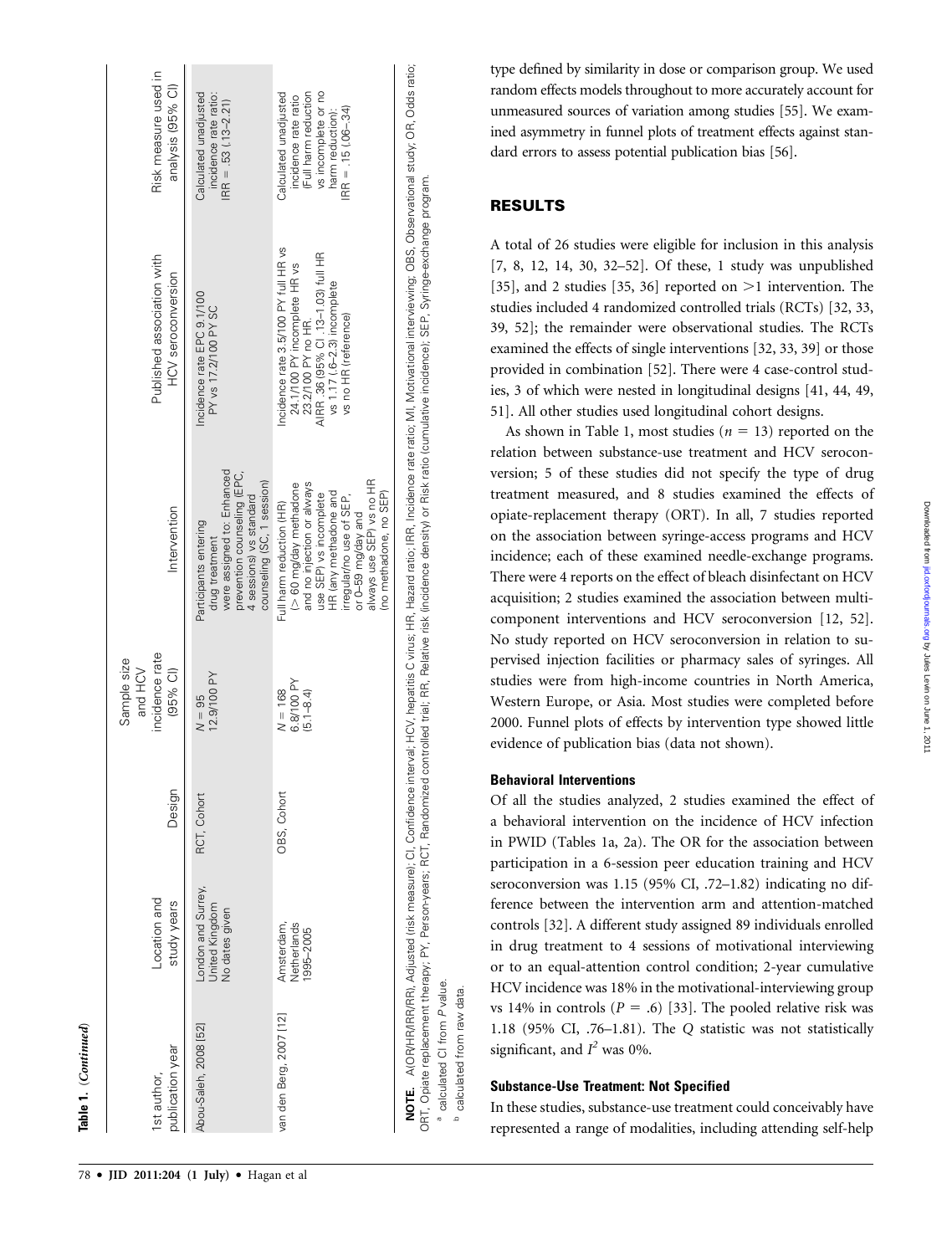# Table 2. Meta-Analyses of the Effect of Interventions on HCV Seroconversion in PWID.

| 1 <sup>st</sup> author, publication year<br>random effects estimate & |                                      |      |     |             |     |
|-----------------------------------------------------------------------|--------------------------------------|------|-----|-------------|-----|
| heterogeneity statistics                                              | Relative risk (95% CI <sup>1</sup> ) |      |     | Forest plot |     |
| 2a. Behavioral interventions                                          |                                      |      |     |             |     |
| Garfein, 2007 (32)                                                    | 1.15 (0.72, 1.82) <sup>2</sup>       |      |     |             |     |
| Stein, 2009 (33)                                                      | 1.34 (0.43, 4.20) <sup>2</sup>       |      |     |             |     |
| Random effects estimate                                               | 1.18 (0.77, 1.81) <sup>2</sup>       |      |     |             |     |
| $Q, I^2$                                                              | 0.6,0%                               | 0.01 | 0.1 | 10          | 100 |
| 2b. Substance-use treatment, not specified                            |                                      |      |     |             |     |
| Brunton 2000 (34)                                                     | 6.25 (1.30, 30.09)                   |      |     |             |     |
| Lamothe 1997 (35)                                                     | 1.02 (0.48, 2.02)                    |      |     |             |     |
| Maher 2006 (8)                                                        | $0.84$ (0.52, 1.37)                  |      |     |             |     |
| Patrick 2001 (36)                                                     | 1.86 (1.20, 2.35)                    |      |     |             |     |
| Smyth 2003 (14)                                                       | $0.69$ $(0.42, 1.15)$                |      |     |             |     |
| Random effects estimate                                               | 1.21 (0.71, 2.08)                    |      |     |             |     |
| $Q, I^2$                                                              | 17.6**, 77%                          |      |     |             |     |
| 2c. Substance-use treatment, Opiate-Replacement Therapy (ORT)         |                                      | 0.01 | 0.1 | 10          | 100 |
|                                                                       |                                      |      |     |             |     |
| Craine 2009 (37)                                                      | $0.34$ (0.12, 0.99)                  |      |     |             |     |
| Crofts 1997 (38)                                                      | 2.25 (0.91, 5.54)                    |      |     |             |     |
| Dolan 2005 (39)                                                       | 0.50(0.24, 1.11)                     |      |     |             |     |
| Hallinan 2004 (40)                                                    | 0.18 (0.02, 1.59)                    |      |     |             |     |
| Lucidarme 2004 (7)                                                    | $0.41$ (0.12, 1.40)                  |      |     |             |     |
| Rezza 1996 (41)                                                       | $0.42$ (0.14, 1.08)                  |      |     |             |     |
| Theide 2000 (42)                                                      | $0.42$ (0.05, 2.76)                  |      |     |             |     |
| van Beek 1998 (43)                                                    | 1.00 (0.40, 2.49)                    |      |     |             |     |
| Random effects estimate<br>$Q, I^2$                                   | $0.60$ (0.35, 1.03)                  |      |     |             |     |
|                                                                       | 12.8, 45%                            |      |     |             |     |
| 2d. Syringe access program, syringe exchange                          |                                      | 0.01 | 0.1 | 10          | 100 |
| Hagan 1995 (44)                                                       | $0.14$ (0.03, 0.62)                  |      |     |             |     |
| Hagan 2004 (45)                                                       | 1.40 (0.90, 1.90)                    |      |     |             |     |
| Holtzman 2009 (46)                                                    | 1.41 (0.96, 2.01)                    |      |     |             |     |
| Lamothe 1997 (35)                                                     | 2.24 (1.01, 4.98)                    |      |     |             |     |
| Patrick 2001 (36)                                                     | 2.56 (1.37, 4.79)                    |      |     |             |     |
| Roy 2007 (30)                                                         | 3.02 (2.32, 3.72)                    |      |     |             |     |
| Thorpe 2002 (47)                                                      | 1.29 (0.60, 2.79)                    |      |     |             |     |
| Random effects estimate                                               | 1.62 (1.04, 2.52)                    |      |     |             |     |
| $Q, I^2$                                                              | 32.3**, 81%                          |      |     |             |     |
| 2e. Syringe disinfection, bleach                                      |                                      | 0.01 | 0.1 | 10          | 100 |
| Hagan 2003 (48)                                                       | 1.21 (0.68, 1.95)                    |      |     |             |     |
| Hagan 2010 (49)                                                       | 1.97 (0.54, 7.14)                    |      |     |             |     |
| Hahn 2002 (50)                                                        | $0.80$ (0.30, 2.20)                  |      |     |             |     |
| Kapadia 2002 (51)                                                     | 0.45(0.11, 1.55)                     |      |     |             |     |
| Random effects estimate                                               | 1.07 (0.70, 1.63)                    |      |     |             |     |
| $Q, I^2$                                                              | $3.0, 1\%$                           |      |     |             |     |
| 2f. Multicomponent interventions                                      |                                      | 0.01 | 0.1 | 10<br>1     | 100 |
|                                                                       |                                      |      |     |             |     |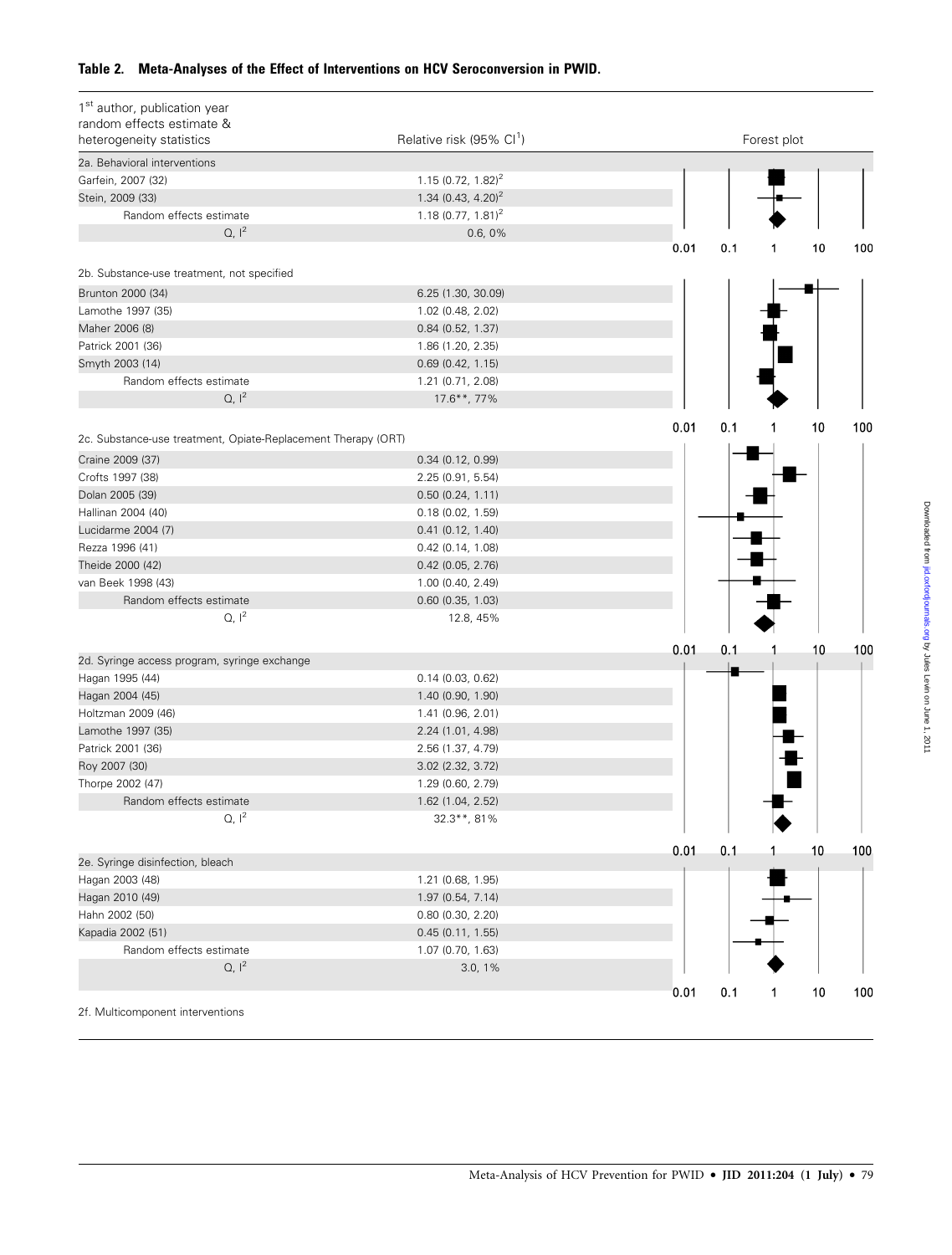| 1 <sup>st</sup> author, publication year<br>random effects estimate &<br>heterogeneity statistics | Relative risk (95% Cl <sup>1</sup> ) |      |     | Forest plot |    |     |
|---------------------------------------------------------------------------------------------------|--------------------------------------|------|-----|-------------|----|-----|
| Abou-Saleh 2008 (52)                                                                              | 0.53(0.13, 2.21)                     |      |     |             |    |     |
| van den Berg 2007 (12)                                                                            | 0.15(0.06, 0.34)                     |      |     |             |    |     |
| Random effects estimate                                                                           | 0.25(0.07, 0.83)                     |      |     |             |    |     |
| $Q, I^2$                                                                                          | $2.2, 55\%$                          |      |     |             |    |     |
|                                                                                                   |                                      | 0.01 | 0.1 |             | 10 | 100 |

 $*$  p $<$  0.05

\*\*  $p < 0.01$ 

 $1$  CI = Confidence Interval

<sup>2</sup> Odds Ratio

groups, outpatient drug-free programs, or inpatient residential programs. Timing and duration of exposure to substance-use treatment was measured in a number of ways, including whether participants were in treatment at study enrollment, were in treatment at the end of the follow-up period, or received treatment throughout follow-up or for a specified length of time (Table 1b). As shown in Table 2b, there was substantial heterogeneity in the association between participation in these programs and HCV seroconversion, with 2 studies showing lower rates of HCV infection among those exposed to drug treatment [8, 14] and 2 showing statistically significant higher rates [34, 36]. HCV incidence rates in the studies ranged from cumulative incidence of 23% over a 2-year period [34] to 66 infections per 100 PY [14]. The Q value was statistically significant and  $I^2$  was 77%, so the pooled relative risk (1.21; 95% CI, .71–2.08) should be interpreted with caution. Excluding the study that compared substance-use treatment to a comparison group of individuals who received treatment for a shorter period of time [14], the pooled relative risk was 1.43, (95% CI, .79–2.58); the Q value was not significant ( $P = .24$ ) and  $I^2 = 73\%$ .

## Substance-Use Treatment: Opiate-Replacement Therapy

In the 8 studies evaluating the effect of ORT on HCV incidence, degree of exposure was measured for whether participants were in ORT at study enrollment or at the end of the follow-up period, or had remained in treatment throughout the followup period (Table 1c). In the RCT that evaluated the effect of ORT started when participants were incarcerated, incidence was measured 1–5 years after the end of trial, when some participants were still in prison and others had been released [39].

In several of these studies, HCV incidence rates among participants in treatment were rather low, including 2.9/100 PY among PWID in the United Kingdom who were in ORT at the end of follow-up [37]; 1.3/100 PY among Sydney PWID who remained in treatment throughout [40]; and cumulative incidence of 4.6% at the end of 1 year in PWID who remained

in treatment in Seattle [42]. In 1 early study, HCV incidence was higher among those who remained in ORT as compared with that among those who left or had no ORT during follow-up [38].

As shown in Table 2c, the pooled relative risk of HCV seroconversion in relation to ORT was .60 (95% CI, .35–1.03). Heterogeneity was not significant and  $I^2$  was 45%. A pooled relative risk was also calculated for studies where the comparison group excluded ''interrupted'' ORT [7, 37, 39, 41, 43]; the pooled RR estimate was similar to that for the full set of ORT studies (RR, .52; 95% CI, .34–.79), but there was much less heterogeneity, with  $Q = 2.9$  ( $P = .57$ ) and  $I^2 = 0\%$ . When the analysis was restricted to studies that compared continuous enrollment in ORT (throughout follow-up) to those who disrupted or left ORT [38, 40, 42], the pooled RR was .70, (95% CI, .14–3.60), the Q was 5.8 ( $P = .056$ ), and  $I<sup>2</sup>$  was 65%.

### Syringe-Access Programs

All 7 studies that examined participation in syringe-access programs (syringe-exchange programs [SEP]) in relation to HCV seroconversion were from North America (Table 1d). Sample sizes ranged from 46 to 1288 participants, and median sample size was 353 participants. All but 1 study [36] examined SEP exposure as any use compared with no use during the period of susceptibility to HCV infection.

Only 1 study, which used a case-control design [44], found that participation in an SEP was associated with a significantly lower risk of HCV seroconversion. A Canadian study [36] showed significantly elevated risk of HCV infection in frequent exchange-program attendees compared with the risk in other PWID. All other studies reported no significant association. The resulting pooled effect (RR, 1.62; 95% CI, 1.04–2.52) showed substantial heterogeneity ( $Q = 32.3; P < .01; I^2 = 81\%$ ).

#### Syringe Disinfection

The effect on risk of HCV infection of disinfecting syringes with bleach was evaluated in 4 studies in the United States [Table 1e].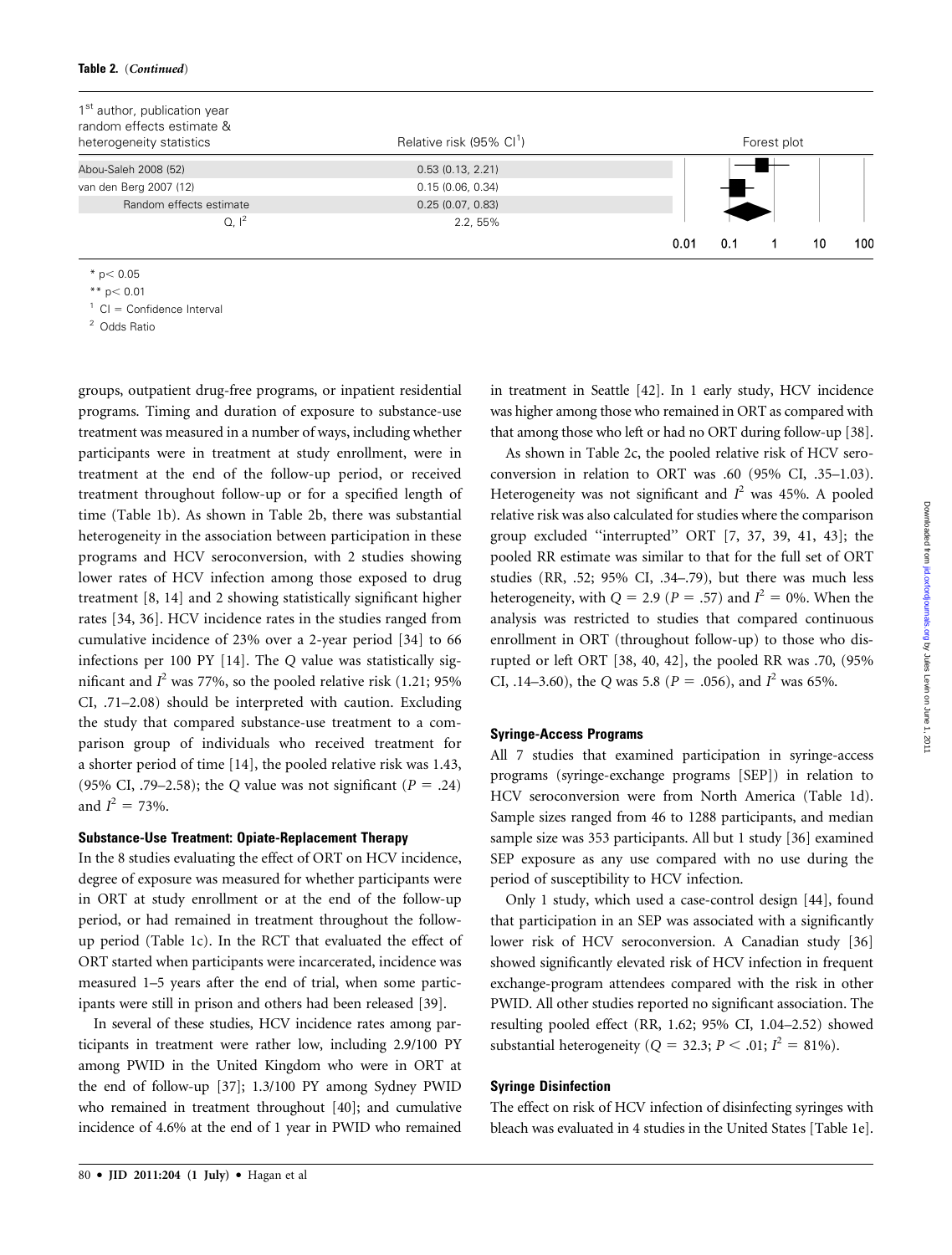All studies defined bleach use as either always using bleach or disinfecting all syringes with bleach. The estimates of the association ranged between .42 and 1.97, and the pooled estimate was 1.08 (95% CI, .66–1.75). Heterogeneity was not significant.

### Multicomponent Programs

In 2 studies, investigators examined the effect of participation in multicomponent interventions [Table 1f]. In the United Kingdom study, ORT combined with enhanced HCV prevention counseling was compared with ORT alone; HCV seroconversion was lower among those in the combined intervention group (9.1/100 PY vs 17.2/100 PY in the ORT alone group;  $P > .05$ ) [52]. In the Amsterdam study, "full participation in harm reduction"—defined as  $>60$  mg methadone per day and always using SEP—was compared with ''less than full harm reduction'' or no harm reduction [12]. HCV incidence was 3.5/100 PY in the full–harm-reduction group compared with 23.9/100 PY in other study participants. As shown in Table 2f, the pooled RR was .25 (95% CI, .07–.83). Although the Q value was not significant,  $I^2$  was 55%.

# **DISCUSSION**

The meta-analysis found a substantial and statistically significant reduction in HCV incidence in PWID—of approximately 75%—when combination prevention strategies were applied. This finding is consistent with an understanding that an array of factors facilitate HCV transmission among PWID, including the large disease reservoir of HCV-infectious injectors, the efficiency with which HCV may be transmitted via a number of different drug injection–related practices, and the chaotic and rushed atmosphere of the injection setting [9, 10, 47, 50, 57]. Thus, multicomponent interventions that support a range of strategies (reduction or elimination of drug injection, adoption of safe injection practices through the provision of sterile syringes and drug-preparation equipment, or behavior-change counseling) would be expected to achieve greater success than those offering fewer options for lowering risk.

Both of the multicomponent interventions examined here included ORT; in the Abou-Saleh study, reduced HCV incidence was observed when enhanced prevention counseling was administered to PWID while in substitution treatment, and in the van den Berg study, lowest HCV incidence was among those receiving  $\geq$  60 mg of methadone per day and obtaining all their syringes from an SEP [12, 52]. However, the meta-analysis of ORT alone showed a less substantial, inconsistent impact on HCV seroconversion risk. Therefore, one cannot conclude that the large-magnitude effect of multicomponent programming on HCV infection rates is wholly attributable to ORT. In several studies of ORT, remaining in treatment was associated with significant reductions in injection frequency, but not elimination [12, 37, 40]. Thus, maintaining control over one's

drug intake via injection may be a key element in reducing HCV risk.

A strength of this analysis is its restriction to studies that used HCV seroconversion as an outcome measure, as opposed to HCV prevalence or injection risk behavior. Although scientifically defensible, this restriction left a relatively small number of studies. The results of the meta-analysis are also consistent with the conclusion of qualitative reviews of HCV prevention in PWID, that packages of harm reduction programs may be effective [22–25]. Another meta-analysis from the HCV Synthesis Project showed that the expansion of syringe access and ORT programs in high-income countries was associated with a lengthening in the time from onset of drug injection to acquisition of HCV [2]. The results shown here are also consistent with the findings of a qualitative study of long-term HCVseronegative PWID who reported that they used a combination of strategies to avoid withdrawal symptoms and practice safe injection [58].

The study has limitations that must be kept in mind in interpreting the results. As with all meta-analyses, we were restricted to the data that could be obtained from written reports. In some cases, information bias may have been introduced by the use of antibody tests to detect seroconversion or the use of self-report to assess intervention participation; such error (if nondifferential) would have biased results toward a null association. Null and weak effects in some studies may also have been observed as a result of low dose of exposure to the intervention in question. Indeed, hypothesis testing should be led by an assertion of the degree of exposure to the intervention that is likely to prevent transmission. For example, being in substance-use treatment on the date of study enrollment or on the follow-up visit may represent sporadic treatment. However, focusing on studies where ORT was received throughout follow-up ( $RR = .71$ ) did not reveal a larger-magnitude effect  $(RR = .60$  for the full set of ORT studies). In contrast, measurement of syringe disinfection with bleach was consistent across the 4 studies (bleached all syringes during follow-up), so the finding of a distribution of RRs around the null value of the pooled estimate ( $RR = 1.07, P > 0.05$ ) rather strongly supports a conclusion of no effect on HCV transmission.

Removal of confounding cannot be assumed in the analysis shown here. Even adjusted RRs may not have been calculated following data-based approaches [59], and multivariate models may have included only statistically significant terms and thus omitted important confounding factors [29, 60]. Further, structural interventions such as expanded syringe access are designed to reduce risk of infection for a population of PWID; research has shown that individual-level comparisons of SEP users to nonusers may be particularly prone to volunteer bias (a form of confounding) in that exchange programs attract and retain higher-risk PWID [61, 62] Consequently, the positive individual association between HCV acquisition and SEP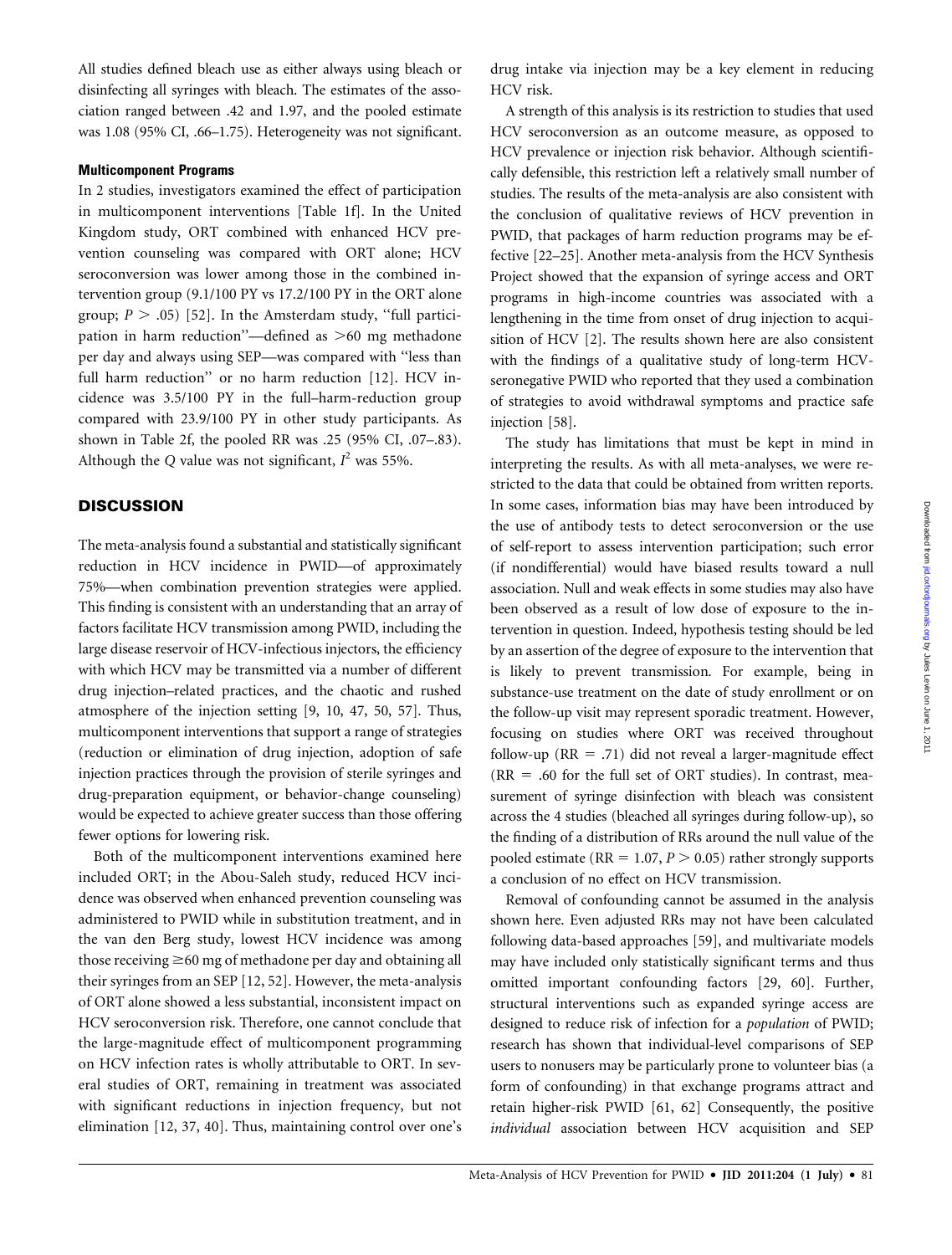participation found in this meta-analysis should not be interpreted as suggesting that SEP participation increases risk of HCV acquisition. Less biased evaluations of SEPs would require random assignment of communities; ethical considerations, research cost, and possible community resistance to being assigned to a non-SEP control condition all make such community-level evaluations unlikely in the foreseeable future. The variation in HCV incidence rates among PWID noted in the introduction also suggests that many communities would be needed in a community-level controlled trial. A final comment on the limitations is that the small number of studies by intervention type limited our ability to detect publication bias; pooled effect estimates in this study may thus overestimate or underestimate the true effects. The small sample size also precluded subgroup analyses in relation to PWID characteristics.

There are several implications for future research on HCV prevention for PWID, both for content and design. Foremost is that multicomponent interventions that include methods to reduce drug-use frequency and to support safe injection should be developed and tested in a variety of settings and subsets of PWID (eg, young, racial or ethnic minority PWID, and low- and middle-income countries). Design of an evaluation should be based on an a priori conceptualization of what constitutes an adequate dose of the intervention and assuring that measurement of exposure reflects dosage. Reporting of the results of future evaluations should include detailed descriptions of the intervention for dose and duration, and examine the effects of participation in multiple intervention types. In the meantime, the currently available research indicates that HCV can be prevented among PWID.

#### Funding

This study was supported by the United States National Institute on Drug Abuse (R01 DA018609); and the National Institutes of Health–funded Center for Drug Use and HIV Research (P30 DA121041).

#### **References**

- 1. Gerberding JL. Incidence and prevalence of human immunodeficiency virus, hepatitis B virus, hepatitis C virus, and cytomegalovirus among health care personnel at risk for blood exposure: Final report from a longitudinal study. J Infect Dis 1994; 170:1410–7.
- 2. Hagan H, Pouget ER, Des Jarais DC, Lelutiu-Weinberger C. Metaregression of hepatitis C virus infection in relation to time since onset of illicit drug injection: The influence of time and place. Am J Epidemiol 2008; 168:1099–109.
- 3. Eicher AD, Crofts N, Benjamin S, Deutschmann P, Rodger AJ. A certain fate: Spread of HIV among young injecting drug users in Manipur, north-east India. AIDS Care 2000; 12:497–504.
- 4. Kuo I, ul-Hasan S, Galai N, et al. High HCV seroprevalence and HIV drug use risk behaviors among injection drug users in Pakistan. Harm Reduct J 2006; 3:26.
- 5. van de Laar TJ, Langendam MW, Bruisten SM, et al. Changes in risk behavior and dynamics of hepatitis C virus infections among young drug users in Amsterdam, the Netherlands. J Med Virol 2005; 77:509–18.
- 6. van den Berg CH, Smit C, Bakker M, et al. Major decline of hepatitis C virus incidence rate over two decades in a cohort of drug users. Eur J Epidemiol 2007; 22:183–93.
- 7. Lucidarme D, Bruandet A, Ilef D, et al. Incidence and risk factors of HCV and HIV infections in a cohort of intravenous drug users in the North and East of France. Epidemiol Infect 2004; 132:699–708.
- 8. Maher L, Jalaludin B, Chant KG, et al. Incidence and risk factors for hepatitis C seroconversion in injecting drug users in Australia. Addiction 2006; 101:1499–508.
- 9. Hagan H, Pouget ER, Williams IT, et al. Attribution of hepatitis C virus seroconversion risk in young injection drug users in 5 US cities. J Infect Dis 2010; 201:378–85.
- 10. Hagan H, Theide H, Weiss NS, et al. Sharing of drug preparation equipment as a risk factor for hepatitis C. Am J Public Health 2001; 91:42–6.
- 11. Garten RJ, Lai S, Zhang J, et al. Rapid transmission of hepatitis C virus among young injecting heroin users in southern China. Int J Epidemiol 2004; 33:182–8.
- 12. van den Berg C, Smit C, Van Brussel G, et al. Full participation in harm reduction programmes is associated with decreased risk for human immunodeficiency virus and hepatitis C virus: Evidence from the Amsterdam Cohort Studies among drug users. Addiction 2007; 102:1454–62.
- 13. Maher L, Li J, Jalaludin B, Chnat KG, Kaldor JM. High hepatitis C incidence in new injecting drug users: A policy failure? Aust N Z J Public Health 2007; 31:30–5.
- 14. Smyth BP, O'Connor JJ, Barry J, Keenan E. Retrospective cohort study examining incidence of HIV and hepatitis C infection among injecting drug users in Dublin. J Epidemiol Community Health 2003; 57:310–1.
- 15. Burke KP, Cox AL. Hepatitis C virus evasion of adaptive immune responses: A model for viral persistence. Immunol Res 2010; 47:216–27.
- 16. Deuffic-Burban S. Expected increase in prevalence of HCV-related cirrhosis and its complications in the United States: No effect of current antiviral treatment coverage? Gastroenterol Clin Biol 2010; 34:577–9.
- 17. Grebely J, Thomas DL, Dore GJ. HCV reinfection studies and the door to vaccine development. J Hepatol 2009; 51:628–31.
- 18. Stoové MA, Gifford SM, Dore GJ. The impact of injecting drug use status on hepatitis C-related referral and treatment. Drug Alcohol Depend 2005; 77:81–6.
- 19. Stern RK, Hagan H, Lelutiu-Weinberger C, et al. The HCV Synthesis Project: Scope, methodology, and preliminary results. BMC Med Res Methodol 2008; 8:62.
- 20. Aaron S, McMahon JM, Milano D, et al. Intranasal transmission of hepatitis C virus: Virological and clinical evidence. Clin Infect Dis 2008; 47:931–4.
- 21. Judd A, Parry J, Hickman M, et al. Evaluation of a modified commercial assay in detecting antibody to hepatitis C virus in oral fluids and dried blood spots. J Med Virol 2003; 71:49–55.
- 22. Palmateer N, Kimber J, Hickman M, et al. Evidence for the effectiveness of sterile injecting equipment provision in preventing hepatitis C and human immunodeficiency virus transmission among injecting drug users: A review of reviews. Addiction 2010; 105:844–59.
- 23. Wright NM, Tompkins CN. A review of the evidence for the effectiveness of primary prevention interventions for hepatitis C among injecting drug users. Harm Reduct J 2006; 3:27.
- 24. Jones L, Pickering L, Sumnal H, McVeigh J, Bellis MA. Optimal provision of needle and syringe programmes for injecting drug users: A systematic review. Int J Drug Policy 2010; 21:335–42.
- 25. Hallinan R, Byrne A, Dore GJ. Harm reduction, hepatitis C and opioid pharmacotherapy: An opportunity for integrated hepatitis C virusspecific harm reduction. Drug Alcohol Rev 2007; 26:437–43.
- 26. Tohme RA, Holmberg SD. Is sexual contact a major mode of hepatitis C virus transmission? Hepatology 2010; 52:1497–505.
- 27. Terrault NA. Sexual activity as a risk factor for hepatitis C. Hepatology 2002; 36:S99–105.
- 28. Zhang J, Yu KF. What's the relative risk? A method of correcting the odds ratio in cohort studies of common outcomes. JAMA 1998; 280:1690–1.